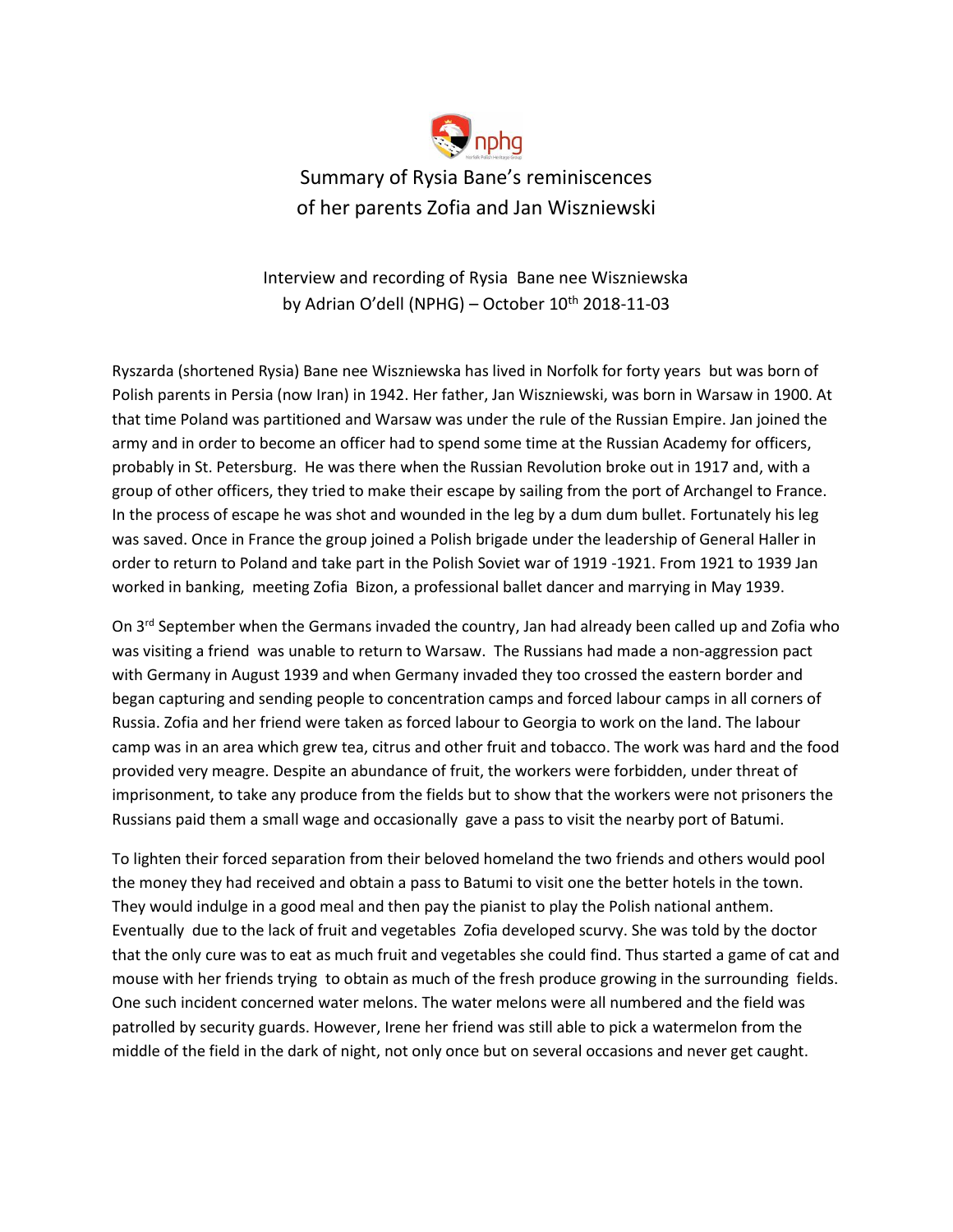In January 1940 Jan was captured and miraculously was also sent to Georgia but not to the same labour camp. As an accountant and speaking fluent Russian he was able to persuade the camp authorities to put him in charge of book-keeping, which they did. One day in late 1940 or early 1941 Jadzia, Zofia's friend from Poland, had gone to Batumi on her own. Walking along the street she met Zofia's husband, Jan. He went back with Jadzia who by now had married a Georgian doctor and Zofia was living with them. She went into Zofia's room and told her that she had a visitor and in walked Jan. He vowed that he would not go back to the labour camp he was in and was able to arrange a transfer to the labour camp where Zofia worked.

When the amnesty took place on  $30<sup>th</sup>$  July 1941 Jan was one of the first to hear the news. At once he started planning for them to leave and make their way to Moscow where General Anders was forming a Polish army. Jan and Zofia were unable to persuade any other people to go with them. Irene, who would have gone, was in prison serving a sentence for beating a security guard. She told them not to wait for her, because once free she would also make her way to Moscow. On 9<sup>th</sup> August Jan and Zofia with all the necessary passes left the Chakvi tea plantation and travelled to Batumi and then took a train to the capital, Tbilisi. En route the train stopped at a station where Jan saw peaches for sale on the platform. He got off the train and, while he was buying the fruit, the train moved on. Knowing that this was the only train that day he called to Zofia and told her to get off in Tblisi and wait for him. A coal train went by and Jan was able to jump into one of the wagons, arriving in Tblisi very late at night covered in black soot from the coal.

Zofia in the meantime had been ordered to leave the station and, not having any money she found a place in a doorway and spent the night in the open while Jan booked himself into a hotel. They were reunited the next day and after resting and made their way to Baku and then onto Moscow, arriving just before the end of August. They reported to the Polish authorities there and Jan was promoted to Quartermaster. Around 10<sup>th</sup> September 1941 he flew with General Anders and other officers to Buzuluk to set up the headquarters for the formation of the Polish army. There was absolutely nothing there but a stark, large empty building. Supplies were virtually impossible to obtain, even such basics as nails. What made the greatest emotional impression on General Anders and his staff was the sight of the Polish flag someone had hoisted above the building. The arrival of the Polish people was pitiful; men, women, whole families and orphaned children streamed in daily in the most appalling condition, starved, in threadbare clothes and some even without shoes. They told how the Russian authorities were making it difficult for them to travel at times even mis-directing them.

Zofia became a nurse working in the Polish army hospital and when typhoid broke out she and the other nurses and doctors worked tirelessly with very little medication to save the sick. Many died but many more were saved. Sadly Zofia contracted the disease and was not expected to live. She was put in a small side ward with instructions that she should not to be fed. Jan and some of their friends visited her on what they thought were her last hours and brought a bottle of wine. Although semi-conscious she told them she was thirsty so they gave her a glass and spent the evening reminiscing about their beloved Poland, not expecting her to last the night. But she did.